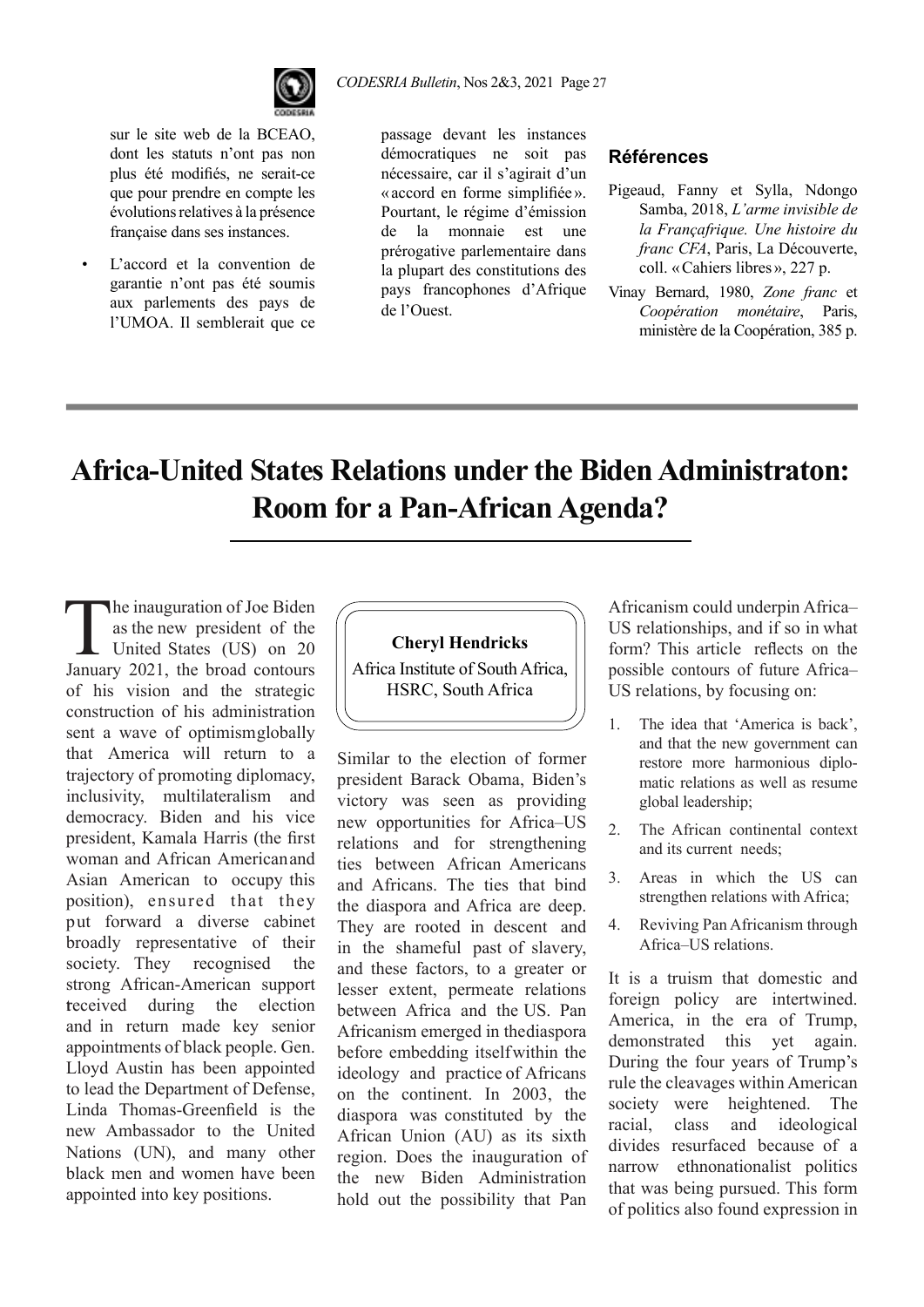US foreign relations in which there was a discernible tendency towards isolationism, hierarchisation and racism. Multilateral bodies were being shunned and non-democratic militarily strong states were being wooed. Simultaneously, the US was trying to keep the 'foreigner' out, and an 'othering' and marginalization of peoples and countries was taking place, noticeably with the infamous dismissal of Africa as a continent with 'shithole countries'. It has also been touted that there was 'minimal senior level engagement with Africa' (Schneidman 2019) during Trump's reign. Trade, though, increased and we saw a continuity of emphasis on issues of security and health.

Africa has never been central to US foreign policy. Africa has and continues to be engaged with in as far as it presents a source of threat for the import of violent extremism (hence the emphasis on peace and security) and because of its natural resources and potential markets (hence the African Growth and Opportunity Act). The US focus over the last few years has been on limiting China's trade, investment and influence, and Africa, too, has been affected by its growing competition with China. Trump's 'Prosper Africa' initiative was aimed at 'countering China's commercial, security and political influence' (Schneidman and Signé 2018). Trump also sought to use some African countries in his attempts to assist Israel to normalise its foreign relations, Sudan being a recent example.

The Trump regime exposed the underbelly of American society: the continued racism, lack of respect for democratic principles (as highlighted by the storming of the Capitol), the fragmentation of American society, and a bullying

practice internationally. This genie one cannot easily put back into the bottle and/or erase from the international community's memory. These flaws will for a long time to come alter the way in which America is perceived and how others relate to it, as opposed to merely how the US relates to them.

America's influence was waning before Trump ascended to the presidency, and it has continued to decline, primarily because there are a number of new international actors to contend with. Trump's administration sought to work with countries bilaterally (hence his popularity in Kenya and Nigeria), undermining African multilateral institutions and their consensus agreements. He was beginning to employ the classic tactic of divide and rule to gain an advantage.

America's interaction with Africa also veered towards being biased and punitive rather than constructive: for example, siding with Egypt during negotiations on the Grand Ethiopian Renaissance Dam, and threatening to reduce aid to Ethiopia because it dared to build a dam on its own; forcing Sudan to pay the US compensation because of Al-Qaida's attacks before it would take Sudan off the terrorist list, and 'persuading' it to acknowledge friendly relations with Israel.

There was therefore a sigh of relief when Joe Biden was announced as the winner of the presidential race, and, momentarily, a sense of shock when somewhat familiar tactics to those used by some African leaders were on display in a bid to prevent him from assuming the helm of the Oval Office. President Biden seeks to put an end to this rather bleak chapter of America's history, to reunite the nation, reinstill America's corevalues and rebuild its

alliances. The rallying phrase of his campaign was 'America is Back'. But, which America is back, where? This will be no mere "pressing of a reset button" (Naidoo, 2021). His administration has a big task ahead of it. The world has notbeen sitting and waiting for a new president in America. It has moved on despite it.

This will not be the same America we knew in the 1990s or when President Barack Obama assumed power in 2009. It is fractured in many dimensions and, therefore, in terms of soft power, it is weaker. Biden's administration will also find that the world, and/or Africa, has changed. So it will have to think through a new approach to that which it adopted in the 1990s when it basked in its triumphalism as it became the uncontested global leader. Biden's America will soon discern that there has been a global rise in conservatism; a decline in the quality of our democracies; a rise in hybrid democracies; a rise in violent extremism in Africa; a world in which the COVID-19 pandemic has taken us back into laager mentalities and increased economic hardship; a world where climate change is accelerating; and a world where military might cannot fight against the current key threats of cybersecurity, energy insecurity, water and food shortages, health insecurity, poverty and unemployment. In short, America will re-emerge from its isolationist politics into the global arena to find that countries are more inward-looking, ethnocentric and autocratic, this at precisely the time when stronger global governance, a common sense of purpose and more solidarity are needed.

President Biden's administration is not oblivious to these global trends and hence his wanting to return to a focus on democratisation, inclusivity and multilateralism.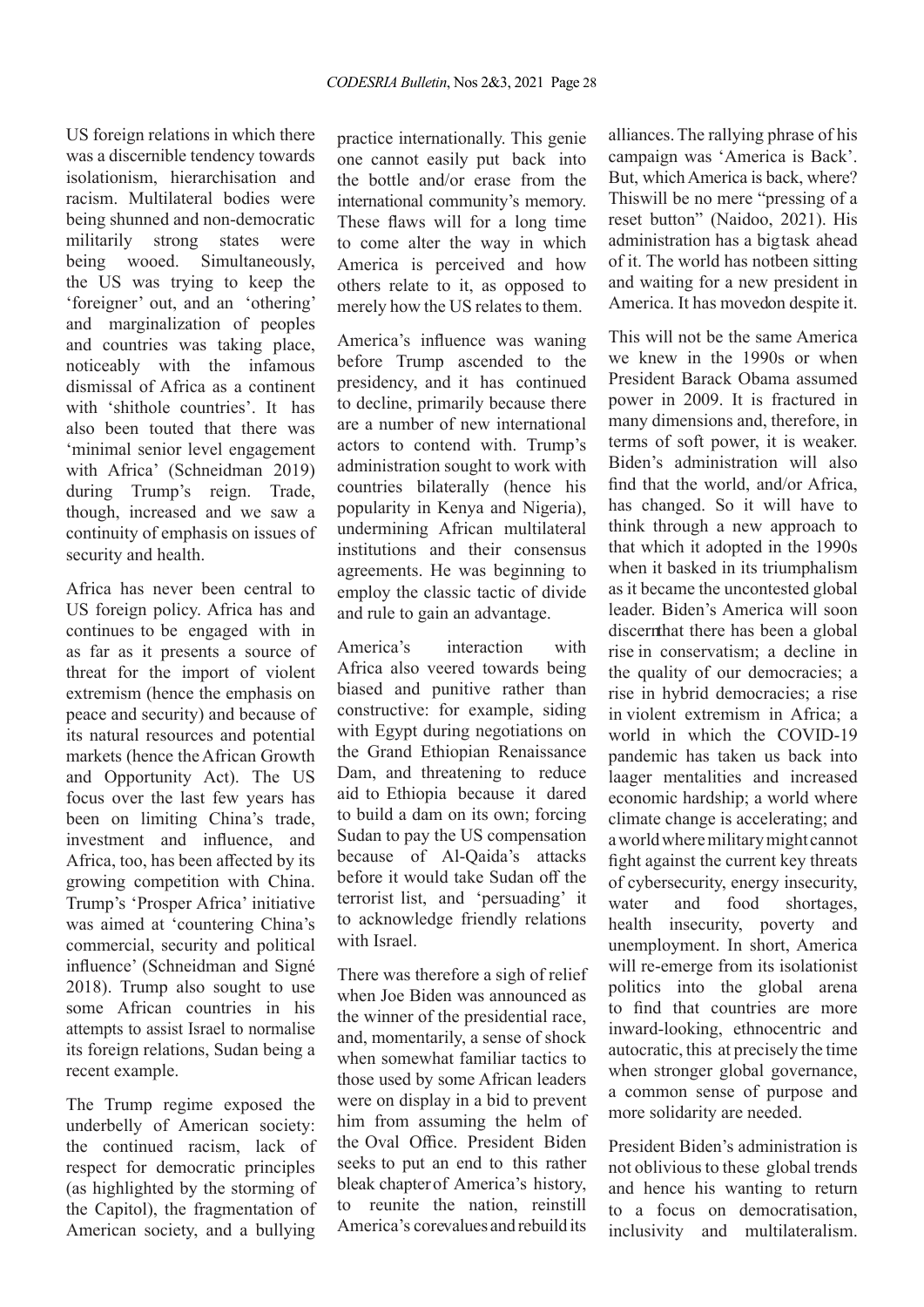However, can America reassert leadership in this context when it is itself wracked by internal challenges and where its leadership is no longer uncontested? The new Scramble for Africa, for example, has long been underway and so there are many more actors in Africa that play agenda setting roles. America will therefore need to work hard to restore trust and credibility it will have to engage more collaboratively even with those that it is framing as its enemies, i.e. China. This is the more so since these countries are not necessarily Africa's enemies and Africa has the choice of collaborating with a number of different actors, and it will, and should, use this choice to its own advantage. Africa, hopefully, will not be caught up again inhegemonic power rivalries.

In trying to restore diplomatic relations, Biden's message of 'America is Back' is primarily directed at Europe, for these relations became strained under the Trump regime. Africa has not been, and will not be, a priority for the US no matter the ideological disposition or hue of the US president. But then Africa may not want to celebrate America being back too quickly either, especially if it's the same one that in its quest to bring democracy to everybody caused destabilisation that continues to persist in, for example, Libya. So when America says it's back, Africa would want to be clear on the what, where and how thereof!

It was encouraging to see that Biden took the time to address the AU virtually on 4 February 2021. This sent a strong signal of a willingness to reach out to strengthen relations with continental institutions and demonstrated a level of respect. In his address to the AU, Biden noted that his administration was opting for 'a future committed to investing in [American and African] democratic institutions and promoting the human rights of all people, women and girls, LGBTQ individuals, people with disabilities, and people of every ethnic background, religion and heritage', and emphasised health security, climate change, entrepreneurship and peace and security. He stressed the mutuality of the relationship, wanting America to 'be your partner in solidarity, support and mutual respect'.

The US has had a diplomatic mission at the AU since 2006. It has since the Clinton Administration defined its partnerships in Africa as based primarily on peace and security, democracy and governance, and trade and development. This will continue to be its focus even if the rhetoric and emphasis within these categories may differ. President Biden has, for example, already provided a clear indication that his focus is on democratisation and inclusivity. Alas, here Biden would have to begin his work in the US first, then in the global governance institutions (all of whom remain in need of reform), and perhaps also deal with the racism and narrow nationalism that have re-emerged in Europe, before he embarks on this quest in Africa. Thus Biden will have his challenges cut out for him in his quest to reclaim America's seat at the head of the table of global leaders.

#### **The Current African context**

Africa's conflict context is changing. There are also shifts in the geopolitical power of particular countries and a weakening of African intergovernmental institutions. There is, for example, a broadening of the scope of, deepening of the intensity of, violent extremism on the

continent. The increase in violent extremism in Cabo Delgado, Mozambique, since 2017, means that it has become a threat in all five regions of Africa. Obviously, if it is spreading then we need to question the methods employed to counter terrorism. These have been adaptations of counter-terrorism templates developed in different contexts as if there were a onesize-fits-all approach to countering violent extremism.

African countries are receiving and spending billions on military reinforcements, high-tech equipment and training at the expense of development. The conditions that enable the spread of violent extremism are well known. They relate to the nature of the state, particularly extractive states with weak regulatory mechanism of natural resources and a proliferation of transnational crime and power networks. These states usually have por ous borders, a weak presence of security forces which often, too, are engaged in predatory behavior and exert undue force on citizens. Violent extremism emerges in states where some citizens are marginalised and excluded and where there is large scale poverty and underdevelopment. In communities living under these conditions there is a loss of hope in the prevailing governance systems and armed groups emerge and begin to assert alternative governance. Youth are attracted to these extremist armed formations in search of belonging and meaning (see Vlassenroot et al 2020) and a better life—real or imagined. These conditions cannot be addressed through increased militarisation. If the AU and its member states are serious about 'Silencing the Guns' they need to transform the state structures and/or state society relations that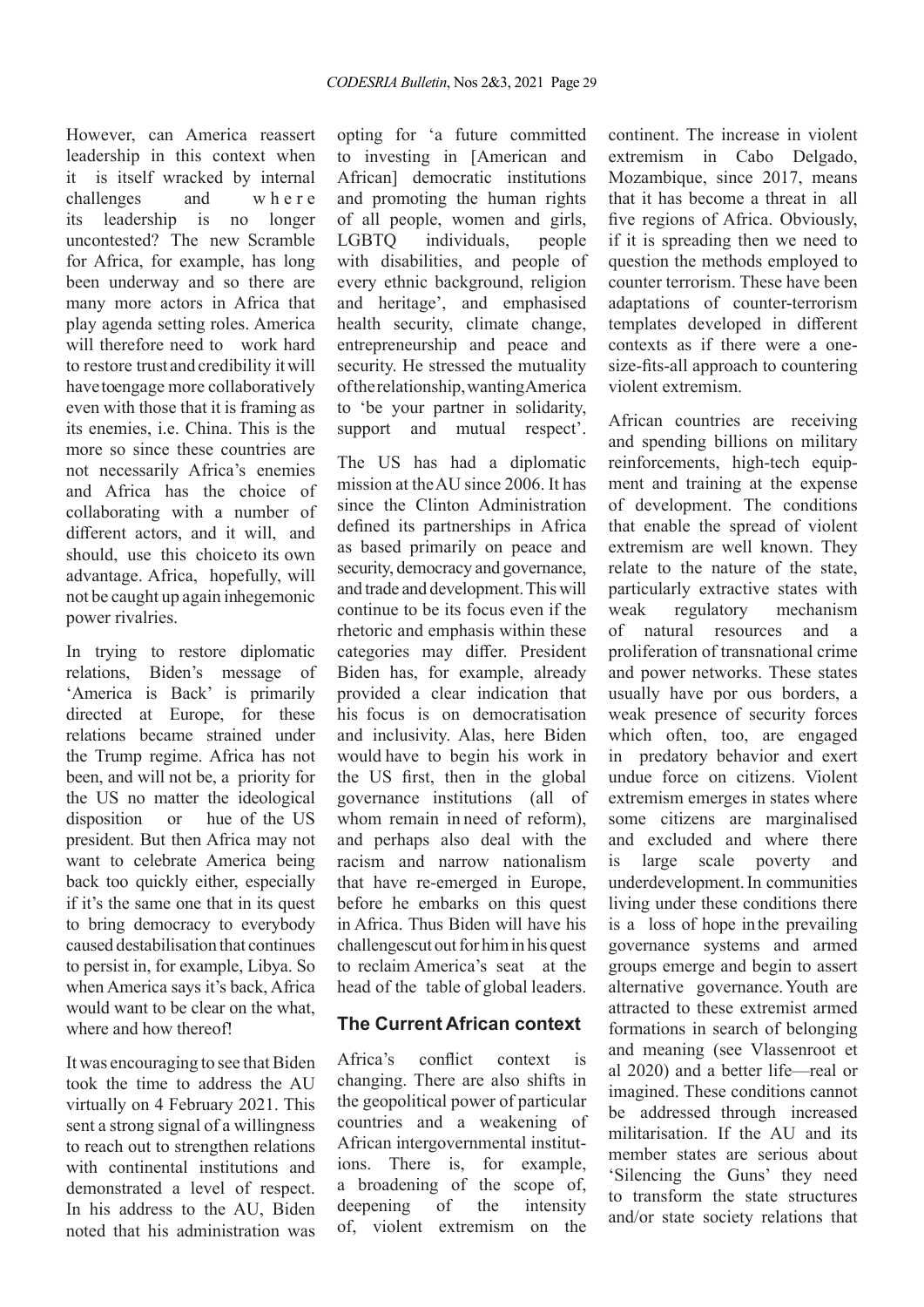provide the opportunity structure for violent extremism to flourish.

More local-level conflicts induced by climate change as well as interstate tensions can also be seen in Africa, for example the herder– farmer conflicts in West Africa and the conflict over the construction of the Grand Ethiopian Renaissance Dam. Fights over access to water will become more frequent and point to the need for us to revisit old treaties and agreements and to revive and/or repurpose the mechanisms that were set up to deal with this issue but then shifted to tackle violent extremism, as happened in the Lake Chad Basin. The recent conflict in the Tigray region of Ethiopia, as well as secessionist struggles in Cameroon, point to the unresolved issues of nation-building, the continued use of force to settle disputes, and to broader governance challenges. The Horn of Africa remains fragile and a return to conflict in Ethiopia will be a major source of continued regional instability.

Band-Aid strategies continue to be used to resolve conflicts in Ethiopia, Somalia, the Democratic Republic of Congo, Central African Republic (CAR), Sudan and many other countries, and hence the lack of sustainable peace. To build sustainable peace there is a need to rethink forms of state-building, representation, social contracts and/ or the provision of human security. Governments of National Unity can no longer be the solution for deep cracks in the foundation of these societies. Through them we merely keep adding layers and layers of diverse actors in government (many of them non-democratic, who we expect to convert to being democratic once in power). Many of these actors are simply intent on eating from an already empty state trough rather than providing

inclusive democratic governance and sustainable development in which all prosper. They present a no-brainer for why the states remain dysfunctional and why peace agreements do not hold.

Other countries in Africa continue to be bedevilled by a lack of service delivery, corruption, one-party and/ or one-leader dominant states, and the like. The COVID-19 pandemic once again lay bare the extreme vulnerabilities of many countries in Africa: not just inadequate healthcare, which has been apparent for decades, but inadequate education, reform of the security sector, parliamentary oversight, social protection, and so on. More importantly, though, the response to the pandemic could also showcase the resilience and innovation of Africa's people (as opposed to states), for they have actually been surviving without state support for decades. How do we build on their resilience strategies?

A more positive note for state intervention was the stepping up of the Africa Centres for Disease Control and Prevention during the pandemic, highlighting what can be achieved when states work together to address a mutual challenge. The AU suddenly became an important source of information and coordination on the pandemic and for access to vaccines. More of these kinds of co-ordinated responses to address common challenges are needed going forward.

### **Areas in which the US can strengthen relations with Africa**

The AU adopted Agenda 2063 in 2015. Central to the Agenda is the quest for 'Silencing the Guns' and the implementation of the African Continental Free Trade Agreement (AfCFTA). Africa–US relations

must be informed by the context and needs of Africa as well as by its development frameworks. The guns have not been silenced and appear to be echoing louder in some parts, and the AfCFTA is still at the beginning stages of implementation, with many foreseeable challenges. The AU has extended the roadmap for silencing the guns to 2030, with no serious reflection and evaluation on its execution. This evaluation should be supported by the US as part of its engagement in peace and security on the continent. Much needs to be done to ensure the success of the AfCFTA if it is not to suffer the same fate as previous regional integration roadmaps, such as the Lagos Plan of Action. The AfCFTA needs enabling environments: supportive regulatory frameworks, infrastructure, investment, etc. Here, too, America can play a key role.

The US has engaged Africa on issues of peace and security largely through its Africa Command (AFRICOM). It has between 6,000 and 7,000 troops on the continent in about twenty-nine bases, mostly scattered in North Africa, Sahel, West Africa and the Horn of Africa (Turse 2020). There are around 1,200 special forces involved in countering violent extremism in Somalia and Niger. The US has provided support to the African Union Commission's Peace Support Operations Division (in the form of equipment, logistics support, training, etc). It has assisted peace missions in CAR, Côte d'Ivoire, the Democratic Republic of Congo, Liberia, Mali, Somalia, Sudan-Darfur and South Sudan, and it has supported capacitybuilding for peacekeeping in many African countries (White House 2014; CRS 2019). The US has also been engaged in supporting peace processes in, for example,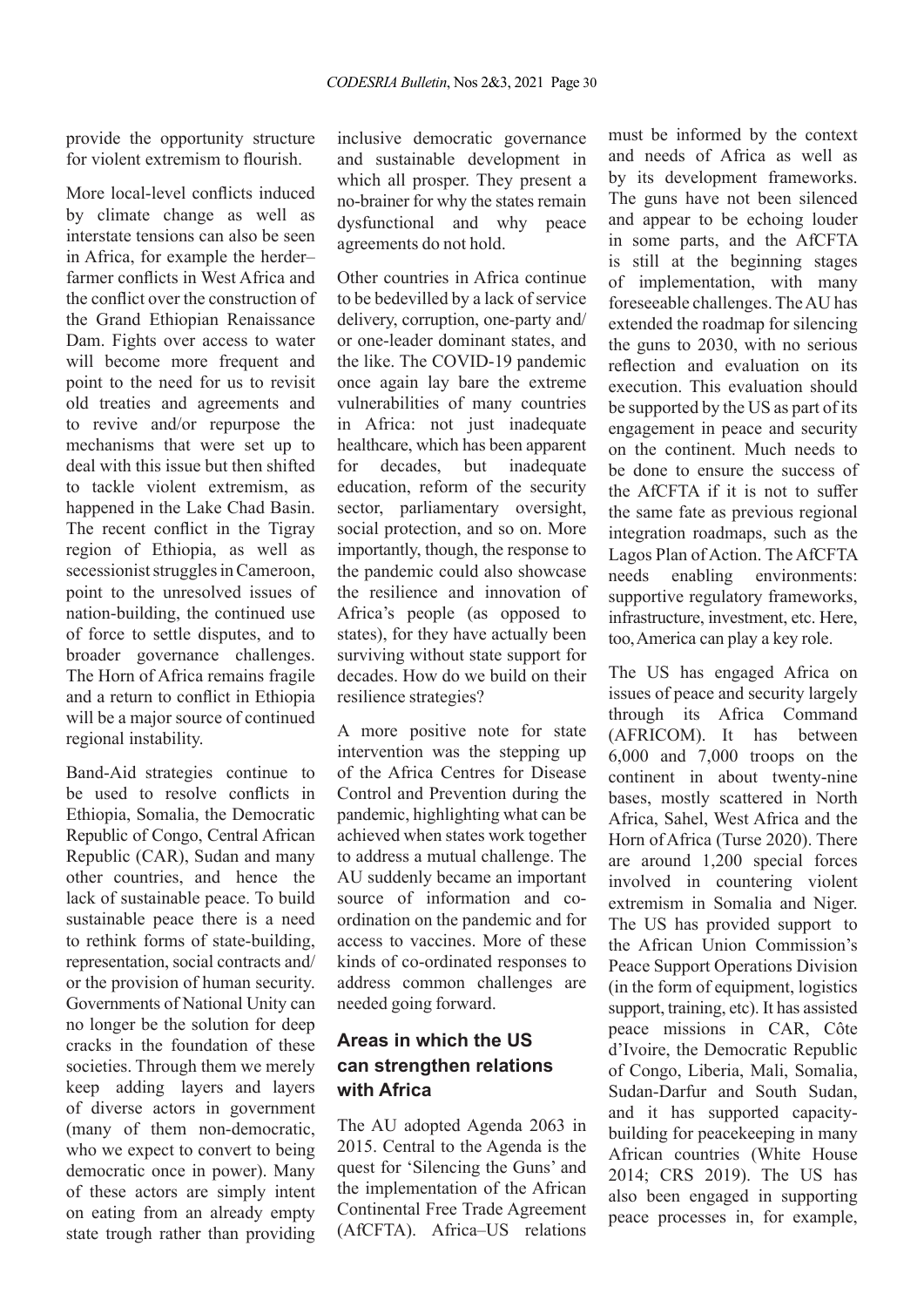Cameroon, CAR and South Sudan. It therefore has a formidable presence in the resourcing of peace and security efforts in Africa.

This will most probably be continued, especially because of the growing threat of purported ISIS-affiliated extremist groups. However, the form of the support should be revisited so that it deals more directly with the hard security and human security needs of African citizens, i.e., responds more appropriately to the context sketched earlier. The US needs to provide support for conflict prevention and peacebuilding in addition to that of peacekeeping. It should provide support so that the AU can undertake the necessary evaluations of its roadmaps and so that it, and member states, can redesign more context-appropriate, citizen- oriented strategies. Providing Africa with high-tech military weapons and setting up military bases may leave Africa with bigger problems in future, if not fuel further violent extremism. Already we see the remilitarisation of African societies and the concomitant decline in democratic forms of governance.

The Africa Growth and Opportunity Act (AGOA) needs to be renegotiated by 2025. The implementation of AGOA must be evaluated to see in which ways it has benefited Africa and the US. Francis Kornegay has noted the need for a renegotiated AGOA that is in harmony with that of the AfCFTA, and therefore the need for senior US management to effectively interact with the secretariat of the AfCFTA, UNECA and other stakeholders (Kornegay 2021).

Health and education remain the key levers for prosperity in Africa, and the US should therefore continue to invest resources in these sectors, the more so in the midst of the COVID-19 pandemic. Access to the technology for remote learning and to vaccines has become paramount in addition to the continued call for support of infrastructure, resource and pharmaceutical needs.

Gender-based violence remains a scourge across the continent and more holistic interventions are needed to change behaviour. African countries are now only starting with data collection (beyond that collated by administrative statistics), so that there is a more evidence-based assessment of the extent of the problem. Acquiring these datasets costs huge amounts of money and effectively dealing with the challenge needs an investment in appropriate structures, programmes and processes to assist the legal frameworks already in place. Perhaps here the US can also help by supporting the security sector in countries to establish sexual misconduct centres, since many members of the security sector are part of the problem they are charged with responding to.

## **Reviving Pan Africanism though Africa–US relations**

Pan Africanism is the underlying tie that binds Africa and the US and it should underpin their relations. In particular, African Americans should be at the forefront of ensuring that American foreign policy does not sow further division in Africa, through promoting bilateralism or through supporting one country against another, as was the case with Western Sahara and Ethiopia. It is imperative that African Americans ensure that multilateral institutions, such as the AU and its Regional Economic Communities, which have been established to promote Pan Africanism, are not only supported, but respected and engaged with through principles of mutuality. The US should ensure that their representatives to the AU and to key African countries are ambassadors who also believe in Pan Africanism and the African Agenda so that there is a common goal to be pursued, in the interests of both Africa and the US.

This year's AU theme is dedicated to Arts, Culture and Heritage. Here, too, African Americans can play an important role in promoting the arts and heritage as another important aspect for development, the building of a cultural economy. There is much to learn from each other and much innovative growth that can be attained in this sector, including the revival of Pan-African cultural festivals. Culture may be rooted in the past but it is dynamic and oriented towards the future and it is therefore the vitality that we have seen in the art forms of African and African-American youth that should be the focus of building these cultural interactions.

The US should also be cognisant of the new ways in which countries are seeking to engage Africa, such as through co-operation forums. However, the US should not compete with other countries by replicating this model. Africa does not need another forum for all its leaders to attend. The state-tostate co-operation model should rather be replaced with peopleto- people exchanges that promote broader cultural interaction, respect, tolerance for diversity, dignity and solidarity that will inform future Africa–US relations on all other issues of trade, peace and security, environment, health and the like.

The appeal, by way of conclusion, is for the US to listen more to what Africans say their needs are and the kinds of engagements they seek. To identify these needs requires that the necessary dialogues and